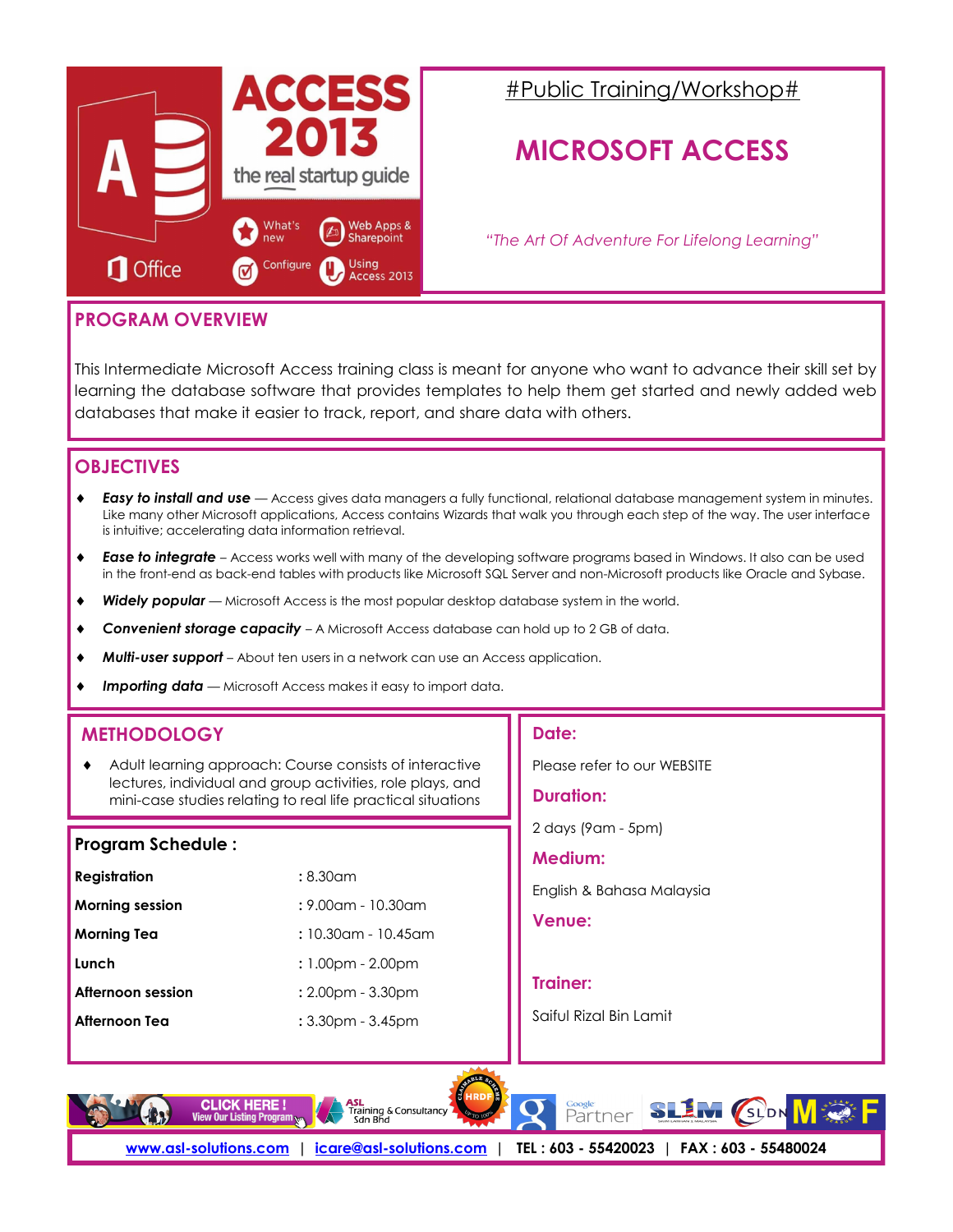## **Course Outline**

### **DAY 1 : BASIC**

#### **Unit 1: Getting started**

- **Topic A: Database Concepts**
- Topic B: Exploring the Access environment

#### **Unit 2: Databases and tables**

- Topic A: Planning and designing databases
- Topic B: Exploring tab les
- Topic C: Creating tables

### **Unit 3: Fields and records**

- Topic A: Changing the design of a table
- Topic B: Finding and editing records
- ◆ Topic C: Organizing records

### **Unit 4: Data Entry rules**

- ◆ Topic A: Setting field properties
- Topic B: Working with input masks
- ◆ Topic C: Setting validation rules

#### **Unit 5: Basic queries**

- **•** Topic A: Creating and using queries
- Topic B: Modifying query results and queries
- ◆ Topic C: Performing operations in queries

#### **Unit 6: Using forms**

- Topic A: Creating forms
- Topic B: Using Design view
- Topic C: Sorting and filtering records

## **Unit 7: Working with reports**

- Topic A: Creating reports
- ◆ Topic B: Modifying and printing reports

# **DAY 2 : INTERMEDIATE**

#### **Unit 1: Relational databases**

- **+** Topic A: Database normalization
- Topic B: Table relationships
- Topic C: Referential integrity

#### **Unit 2: Related tables**

- ◆ Topic A: Creating lookup fields
- ◆ Topic B: Modifying lookup fields
- ◆ Topic C: Subdatasheets

#### **Unit 3: Complex queries**

- Topic A: Joining tables in queries
- **Topic B: Using calculated fields**
- Topic C: Summarizing and grouping values

### **Unit 4: Advanced form design**

- ◆ Topic A: Adding unbound controls
- Topic B: Graphics
- ◆ Topic C: Adding calculated values
- **Topic D: Adding combo boxes**
- Topic E: Advanced form types

#### **Unit 5: Reports and printing**

- Topic A: Report formatting
- **•** Topic B: Calculated values and subreports
- Topic C: Printing
- Topic D: Label printing

## **Unit 6: Charts**

- Topic A: Charts in forms
- Topic B: Charts in reports

Partner



**[www.asl-solutions.com](http://www.asl-solutions.com) | [icare@asl-solutions.com](mailto:icare@asl-solutions.com) | TEL : 603 - 55420023 | FAX : 603 - 55480024**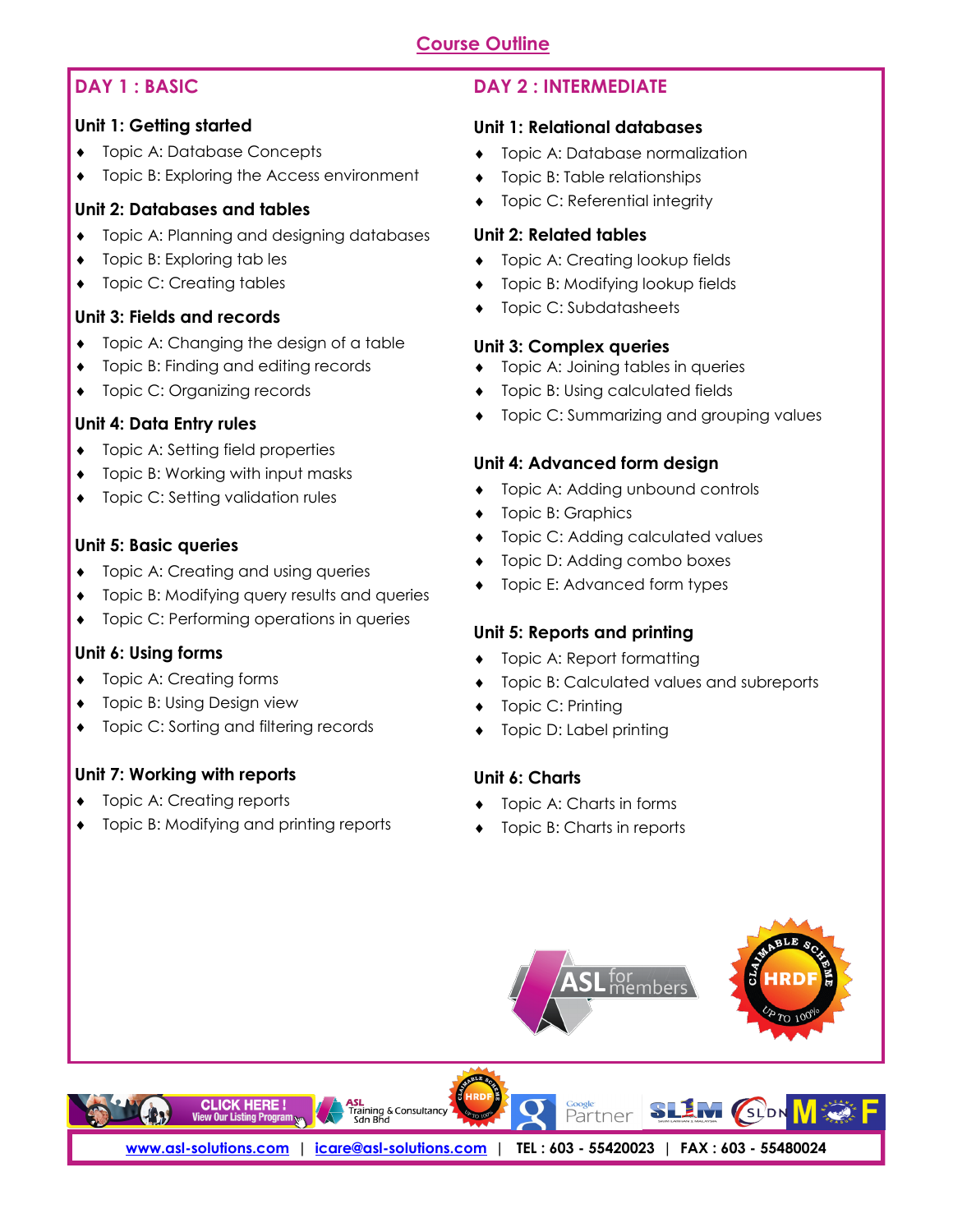## **COURSE LEADER**



## **Professional Profile**

Eager to bring clients and organizations to the next higher level of productivity and efficiency, with much better precision in handling task. With experience more than 10 years in the training field, all the know-Ledge gauge in the industry in all sectors, has helped to ensure only the best is given.

- Hold Bachelor Degree in Computer Science (Hons) Information Technology from Uitm.
- Diploma in Computer Science ITM.
- Experienced in training locally and globally.

Dedicated to enthusiastic and dynamic teaching as a means of creating and nurturing a lifelong love of knowledge and becoming more efficient staff in contributing back to the organization

### **Key Qualifications**

- Microsoft Certified Trainer
- Plan and instruct each subject area using wide variety of teaching aids, motivational and implementation
- strategies to engage students in active learning.
- Incorporate learning modality principles into classroom and individual instruction.
- Implement technological approaches to subject material

### **Experienced Computer Educator**

Designed and conducted various training courses Microsoft Office related in almost all versions. Able to train the trainers to becoming focal points for the organizations. Train staffs in becoming quality smart Ms Office users. Head of the consultation team for the Asia Pacific region with SHELL cum the ONLY Malaysian to train and placed in the Shell portal website. Delivering talks in seminars on behalf of Microsoft Malaysia and their vendors

# **[IN-HOUSE TRAINING](http://www.asl-solutions.com/corporate-training/in-house-training/)**

**Do you have 5 STAFF and above with similar training requirements?**

**ASL Training offers In-House training programs specially designed to meet the particular needs of the client's / organizations.**

**Want to know more or should you require any further assistant?**

# **Call us NOW at**

**+603-5542 0023 / icare@asl-solutions.com**

*Our program is claimable fully under HRDF/PSMB*

**[Click here](http://asl-solutions.com/publictraining) to check out our crazy PROMOTION**